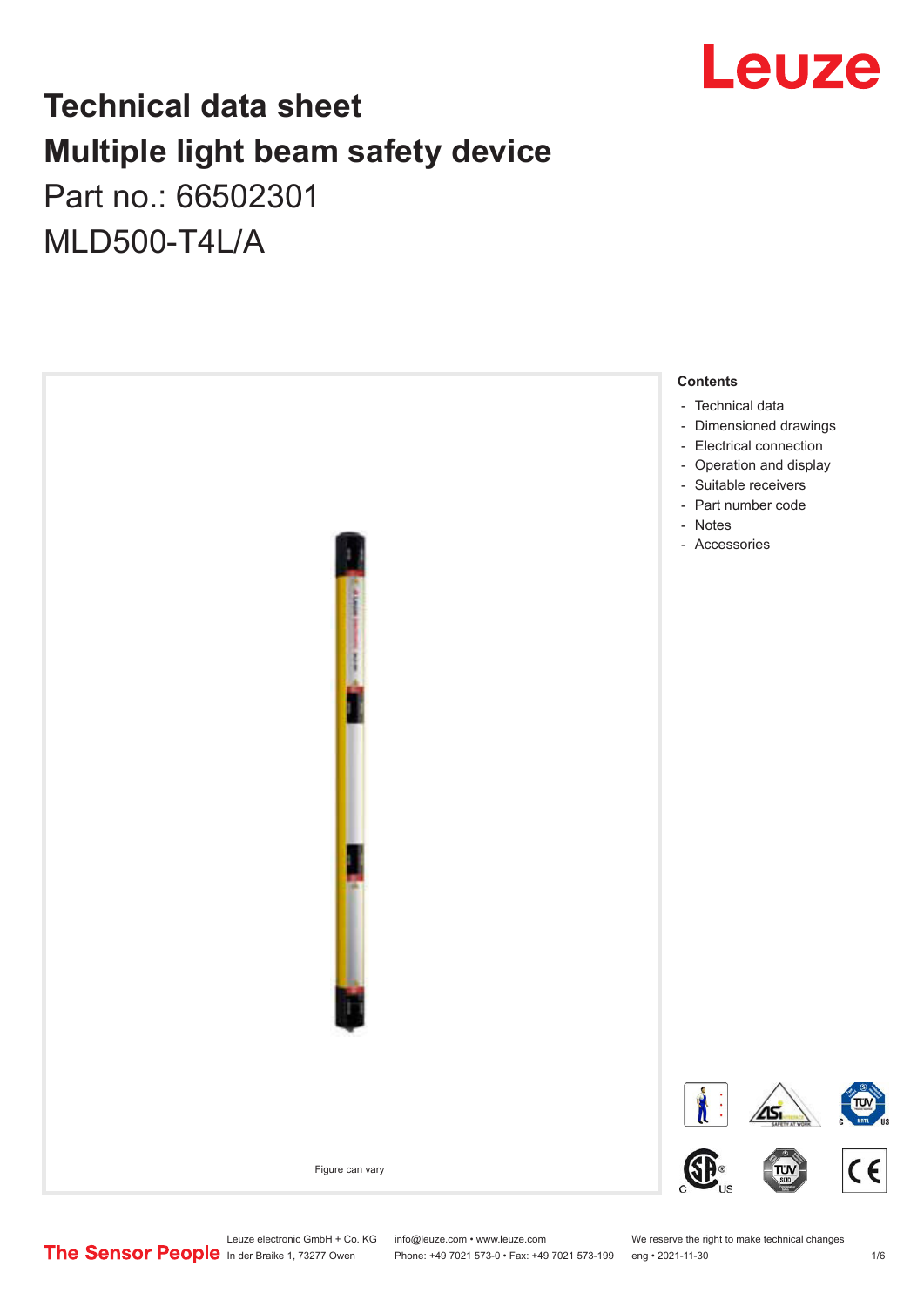### <span id="page-1-0"></span>**Technical data**

# Leuze

| <b>Basic data</b>                                           |                                              |
|-------------------------------------------------------------|----------------------------------------------|
| Series                                                      | <b>MLD 500</b>                               |
| Device type                                                 | <b>Transmitter</b>                           |
|                                                             |                                              |
| <b>Special version</b>                                      |                                              |
| <b>Special version</b>                                      | Integrated laser alignment aid               |
| <b>Functions</b>                                            |                                              |
|                                                             |                                              |
| <b>Functions</b>                                            | Range reduction                              |
| <b>Characteristic parameters</b>                            |                                              |
|                                                             |                                              |
| Type<br><b>SIL</b>                                          | 4, IEC/EN 61496                              |
| <b>SILCL</b>                                                | 3. IEC 61508                                 |
|                                                             | 3, IEC/EN 62061                              |
| MTTF <sub>d</sub>                                           | 204 years, EN ISO 13849-1                    |
| Mission time T <sub>M</sub>                                 | 20 years, EN ISO 13849-1                     |
| <b>Protective field data</b>                                |                                              |
| <b>Operating range</b>                                      | $0.550$ m                                    |
|                                                             |                                              |
| <b>Optical data</b>                                         |                                              |
| <b>Number of beams</b>                                      | 4 Piece(s)                                   |
| Beam spacing                                                | 300 mm                                       |
| <b>Light source</b>                                         | LED, Infrared                                |
| Wavelength                                                  | 850 nm                                       |
| Mean power of transmitter diode                             | $1.369 \mu W$                                |
| <b>Transmitted-signal shape</b>                             | Continuous                                   |
| LED risk group                                              | Exempt group (in acc. with EN<br>62471:2008) |
| Laser alignment aid, light color                            | Laser, red                                   |
| Laser alignment aid, light wavelength                       | 650 nm                                       |
| Laser alignment aid, class                                  | 2, IEC/EN 60825-1:2014                       |
| Laser alignment aid, transmitted-signal Continuous<br>shape |                                              |
| Laser alignment aid, transmitting<br>power                  | $1,000 \mu W$                                |

**Performance data Supply voltage U<sub>B</sub> Current consumption from AS-i circuit**

26.5 ... 31.6 V 50 mA

#### **Interface**

| Type                                        | AS-Interface Safety at Work  |
|---------------------------------------------|------------------------------|
| AS-i                                        |                              |
| <b>Function</b>                             | Process                      |
| AS-i profile                                | $S - 7.B.1$                  |
| Slave address                               | 1.31 programmable, default=0 |
| Cycle time acc. to AS-i specifica-<br>tions | Max. 5 ms ms                 |

#### **Connection**

| <b>Number of connections</b>           | 1 Piece(s)                 |
|----------------------------------------|----------------------------|
| <b>Connection 1</b><br><b>Function</b> | Machine interface          |
| <b>Type of connection</b>              | Connector                  |
| <b>Thread size</b>                     | M <sub>12</sub>            |
| <b>Material</b>                        | Metal                      |
| No. of pins                            | $5 - pin$                  |
|                                        |                            |
| <b>Mechanical data</b>                 |                            |
| Dimension (W x H x L)                  | 52 mm x 1,000 mm x 64.7 mm |
| <b>Housing material</b>                | Metal                      |
| <b>Metal housing</b>                   | Aluminum                   |
| Lens cover material                    | Plastic / PMMA             |
| <b>Material of end caps</b>            | Diecast zinc               |
| Net weight                             | $2,200$ g                  |
| <b>Housing color</b>                   | Yellow, RAL 1021           |
| <b>Type of fastening</b>               | Groove mounting            |
|                                        | Swivel mount               |
| <b>Operation and display</b>           |                            |
| Type of display                        | LED                        |
| <b>Number of LEDs</b>                  | 4 Piece(s)                 |
|                                        |                            |
| <b>Environmental data</b>              |                            |
| Ambient temperature, operation         | $-30$ 55 °C                |
| Ambient temperature, storage           | $-40$ 75 °C                |
| Relative humidity (non-condensing)     | $095\%$                    |
| <b>Certifications</b>                  |                            |
| Degree of protection                   | IP 67                      |
| <b>Protection class</b>                | III                        |
| <b>Certifications</b>                  | c CSA US                   |
|                                        | c TÜV NRTL US              |
|                                        | TÜV Süd                    |
| <b>US patents</b>                      | US 6,418,546 B             |
|                                        | US 7,741,595 B             |
| <b>Classification</b>                  |                            |
| <b>Customs tariff number</b>           | 85365019                   |
| eCl@ss 5.1.4                           | 27272703                   |
| eCl@ss 8.0                             | 27272703                   |
| eCl@ss 9.0                             |                            |
|                                        |                            |
|                                        | 27272703                   |
| eCl@ss 10.0                            | 27272703                   |
| eCl@ss 11.0                            | 27272703                   |
| <b>ETIM 5.0</b>                        | EC001832                   |
| <b>ETIM 6.0</b><br><b>ETIM 7.0</b>     | EC001832<br>EC001832       |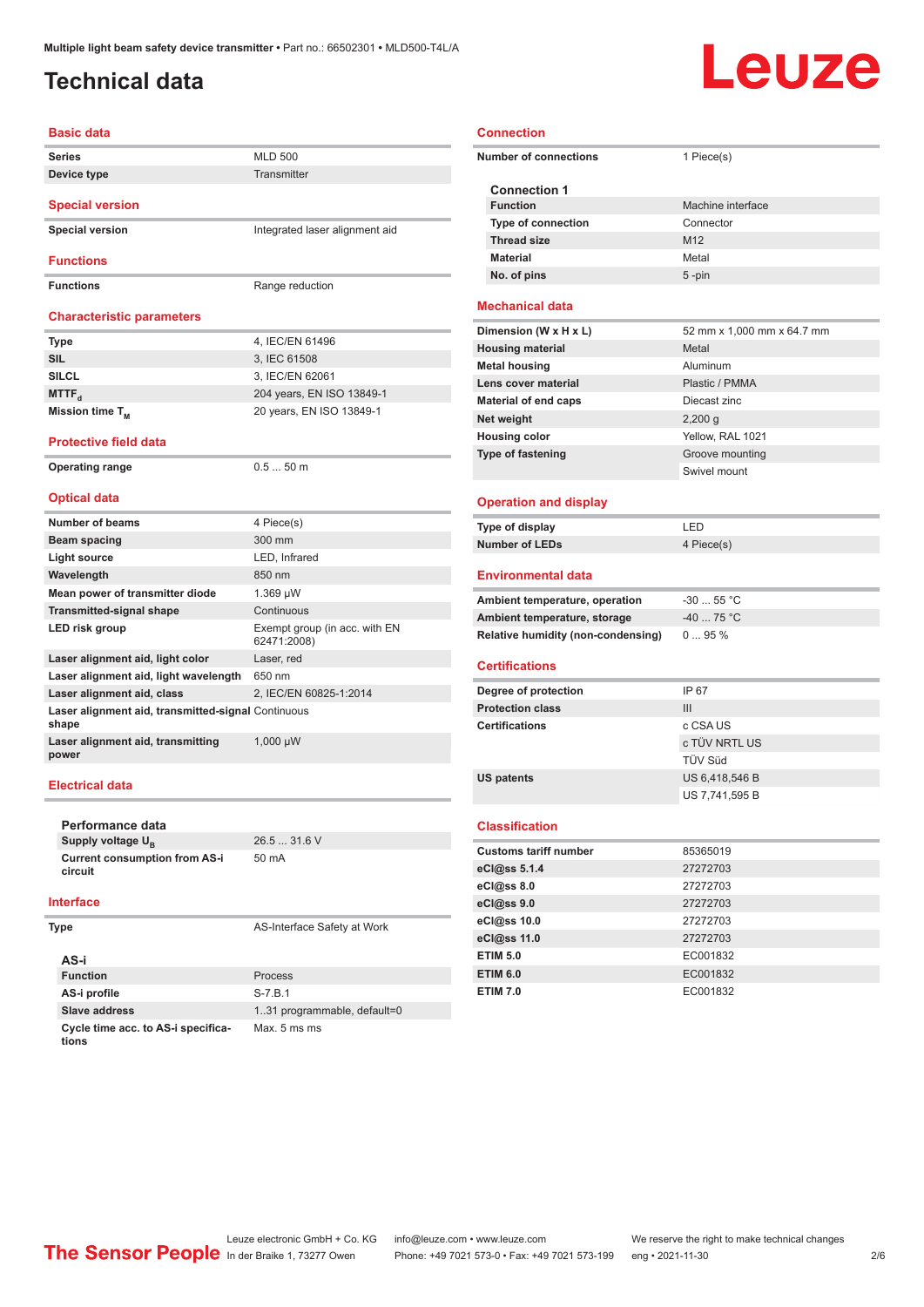### <span id="page-2-0"></span>**Dimensioned drawings**



All dimensions in millimeters





### **Electrical connection**

**Connection 1**

| <b>Function</b>    | Machine interface |
|--------------------|-------------------|
| Type of connection | Connector         |
| <b>Thread size</b> | M12               |
| <b>Type</b>        | Male              |
| <b>Material</b>    | Metal             |
| No. of pins        | $5$ -pin          |
| Encoding           | A-coded           |

| Pin            | <b>Pin assignment</b> | <b>Conductor color</b> |  |
|----------------|-----------------------|------------------------|--|
|                | $AS-i+$               | Brown                  |  |
| $\overline{2}$ | n.c.                  | White                  |  |
| 3              | AS-i-                 | <b>Blue</b>            |  |
| $\overline{4}$ | n.c.                  | <b>Black</b>           |  |
| 5              | n.c.                  | Gray                   |  |

### **Operation and display**

| LEDs per light axis     | <b>Meaning</b>              |
|-------------------------|-----------------------------|
| Green, continuous light | Transmitted beam active     |
| Off                     | Transmitted beam not active |

### **Suitable receivers**

| Part no. | <b>Designation</b> | <b>Article</b>                                | <b>Description</b>                                                                                                                                                                                                                    |
|----------|--------------------|-----------------------------------------------|---------------------------------------------------------------------------------------------------------------------------------------------------------------------------------------------------------------------------------------|
| 66536301 | MLD510-R4L/A       | Multiple light beam<br>safety device receiver | Special version: Reflexelement für Laserausrichthilfe<br>Number of beams: 4 Piece(s)<br>Beam spacing: 300 mm<br>Response time: 30 ms<br>Type of interface: AS-Interface Safety at Work<br>Connection: Rundstecker, M12, Metall, 5-pin |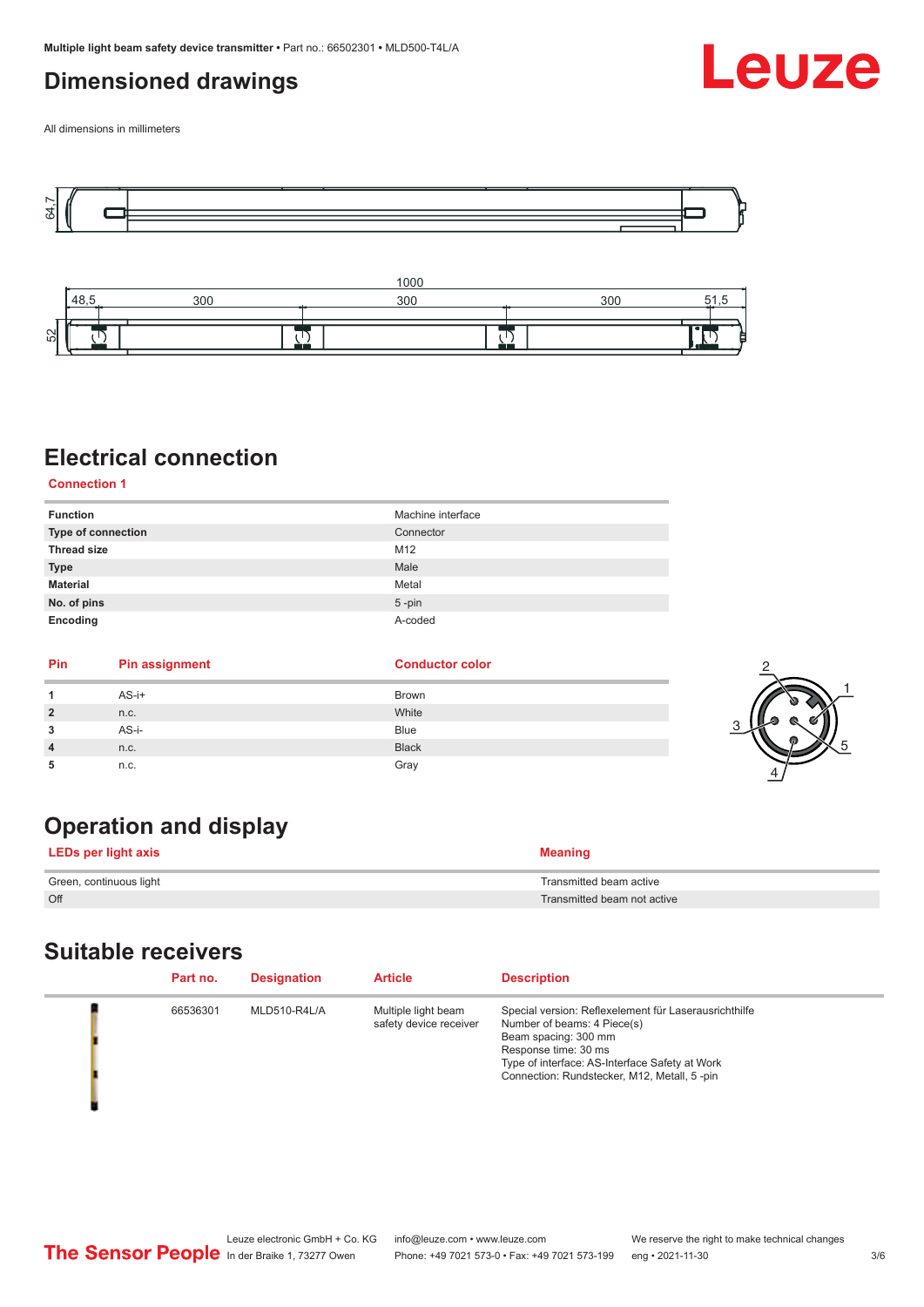### <span id="page-3-0"></span>**Suitable receivers**

## Leuze

| Part no. | <b>Designation</b> | <b>Article</b>                                | <b>Description</b>                                                                                                                                                                                                                                                                                            |
|----------|--------------------|-----------------------------------------------|---------------------------------------------------------------------------------------------------------------------------------------------------------------------------------------------------------------------------------------------------------------------------------------------------------------|
| 66536302 | MLD510-R4LE/A      | Multiple light beam<br>safety device receiver | Special version: Reflexelement für Laserausrichthilfe, Anschlussbuchse für<br>externen Muting-Leuchtmelder<br>Number of beams: 4 Piece(s)<br>Beam spacing: 300 mm<br>Response time: 30 ms<br>Type of interface: AS-Interface Safety at Work<br>Connection: Rundstecker, M12, Metall, 5-pin                    |
| 66535301 | MLD510-R4LM/A      | Multiple light beam<br>safety device receiver | Special version: Integrierter Muting-Leuchtmelder, Integrierter Status-<br>Leuchtmelder, Reflexelement für Laserausrichthilfe<br>Number of beams: 4 Piece(s)<br>Beam spacing: 300 mm<br>Response time: 30 ms<br>Type of interface: AS-Interface Safety at Work<br>Connection: Rundstecker, M12, Metall, 5-pin |

### **Part number code**

#### Part designation: **MLDxyy-zab/t**

| <b>MLD</b> | Multiple light beam safety device                                                                                                                                                                                                                                                                 |
|------------|---------------------------------------------------------------------------------------------------------------------------------------------------------------------------------------------------------------------------------------------------------------------------------------------------|
| x          | <b>Series</b><br>3: MLD 300<br>5: MLD 500                                                                                                                                                                                                                                                         |
| yy         | <b>Function classes</b><br>00: transmitter<br>10: automatic restart<br>12: external testing<br>20: EDM/RES<br>30: muting<br>35: timing controlled 4-sensor muting                                                                                                                                 |
| z          | Device type<br>T: transmitter<br>R: receiver<br>RT: transceiver<br>xT: transmitter with high range<br>xR: receiver for high range                                                                                                                                                                 |
| a          | Number of beams                                                                                                                                                                                                                                                                                   |
| b          | Option<br>L: integrated laser alignment aid (for transmitter/receiver)<br>M: integrated status indicator (MLD 320, MLD 520) or integrated status and muting indicator (MLD 330, MLD 335, MLD 510/A, MLD 530,<br>MLD 535)<br>E: Connection socket for external muting indicator (AS-i models only) |
| /t         | Safety-related switching outputs (OSSDs), connection technology<br>-: transistor output, M12 plug<br>A: Integrated AS-i interface, M12 plug, (safety bus system)                                                                                                                                  |
|            |                                                                                                                                                                                                                                                                                                   |
|            | <b>Note</b>                                                                                                                                                                                                                                                                                       |
|            | $\&$ A list with all available device types can be found on the Leuze website at www.leuze.com.                                                                                                                                                                                                   |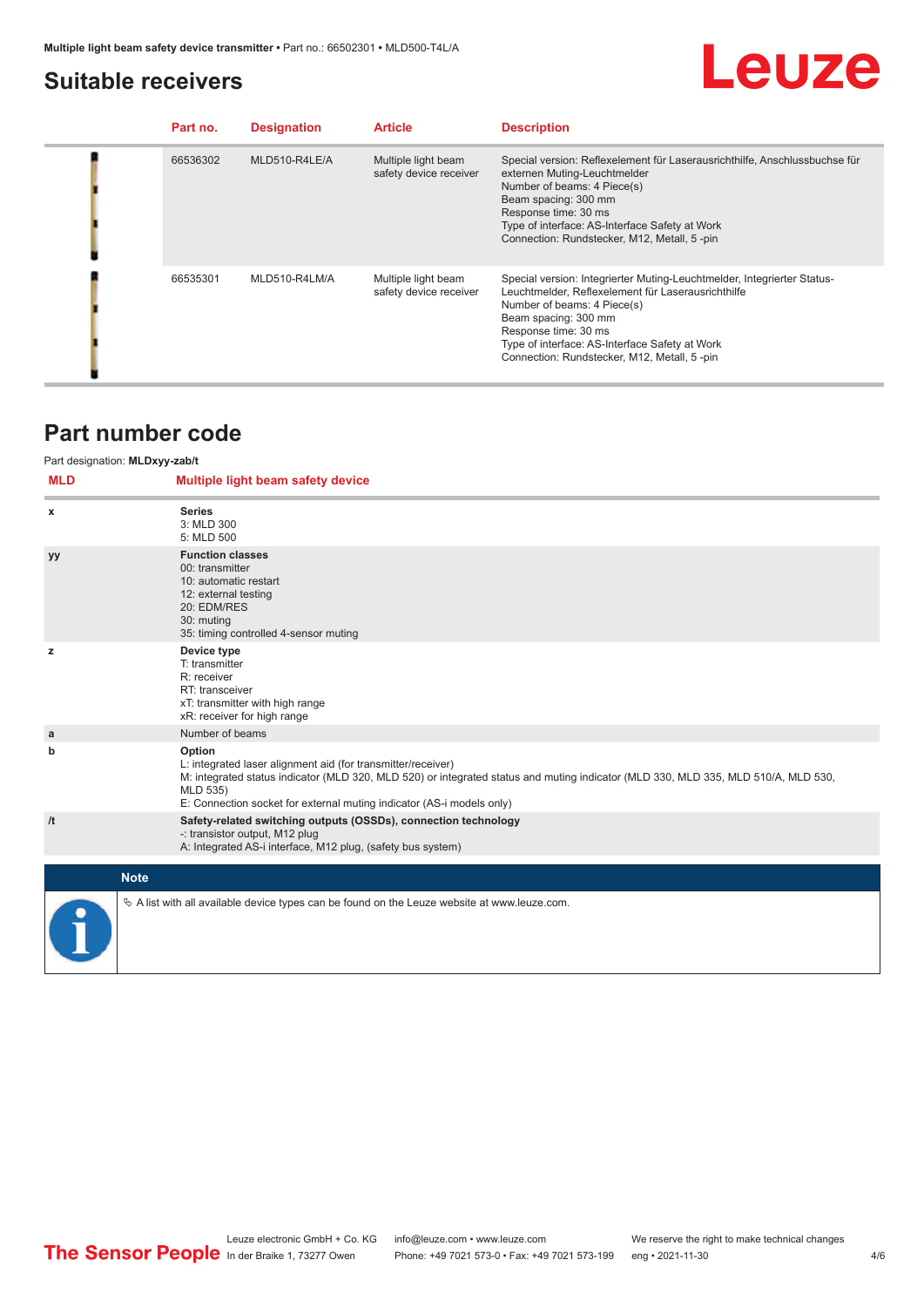### <span id="page-4-0"></span>**Notes**

| <b>ATTENTION! LASER RADIATION - CLASS 2 LASER PRODUCT</b>                                                                                                                                                                                                                                                                                       |
|-------------------------------------------------------------------------------------------------------------------------------------------------------------------------------------------------------------------------------------------------------------------------------------------------------------------------------------------------|
| Do not stare into beam!<br>The device satisfies the requirements of IEC/EN 60825-1:2014 safety requlations for a product of laser class 2 as well as the U.S. 21 CFR 1040.10 and<br>1040.11 regulations with deviations corresponding to Laser Notice No. 56 from May 08, 2019.                                                                 |
| ♦ Never look directly into the laser beam or in the direction of reflected laser beams! If you look into the beam path over a longer time period, there is a risk<br>of injury to the retina.                                                                                                                                                   |
| $\&$ Do not point the laser beam of the device at persons!                                                                                                                                                                                                                                                                                      |
| $\%$ Interrupt the laser beam using a non-transparent, non-reflective object if the laser beam is accidentally directed towards a person.                                                                                                                                                                                                       |
| $\%$ When mounting and aligning the device, avoid reflections of the laser beam off reflective surfaces!                                                                                                                                                                                                                                        |
| $\%$ CAUTION! Use of controls or adjustments or performance of procedures other than specified herein may result in hazardous light exposure.                                                                                                                                                                                                   |
| $\&$ Observe the applicable statutory and local laser protection regulations.                                                                                                                                                                                                                                                                   |
| $\&$ The device must not be tampered with and must not be changed in any way.<br>There are no user-serviceable parts inside the device.<br>Repairs must only be performed by Leuze electronic GmbH + Co. KG.<br>The alignment laser emits constant radiation that has a maximum output power of 1 mW and is emitted from the device collimated. |

| <b>NOTE</b>                                                                                                                                                                                                                                                         |
|---------------------------------------------------------------------------------------------------------------------------------------------------------------------------------------------------------------------------------------------------------------------|
| Affix laser information and warning signs!<br>Laser information and warning signs are affixed to the device. In addition, self-adhesive laser information and warning signs (stick-on labels) are supplied in<br>several languages.                                 |
| € Affix the laser information sheet to the device in the language appropriate for the place of use. When using the device in the US, use the stick-on label<br>with the "Complies with 21 CFR 1040.10/11" note.                                                     |
| $\frac{1}{2}$ Affix the laser information and warning signs near the device if no signs are attached to the device (e.g. because the device is too small) or if the attached<br>laser information and warning signs are concealed due to the installation position. |
| $\&$ Affix the laser information and warning signs so that they are legible without exposing the reader to the laser radiation of the device or other optical<br>radiation.                                                                                         |

### **Accessories**

### Connection technology - Connection cables

|   | Part no. | <b>Designation</b> | <b>Article</b>   | <b>Description</b>                                                                                                                                           |
|---|----------|--------------------|------------------|--------------------------------------------------------------------------------------------------------------------------------------------------------------|
| ≝ | 50133859 | KD S-M12-5A-P1-020 | Connection cable | Connection 1: Connector, M12, Axial, Female, A-coded, 5-pin<br>Connection 2: Open end<br>Shielded: Yes<br>Cable length: 2,000 mm<br>Sheathing material: PUR  |
|   | 50136146 | KD S-M12-5A-P1-250 | Connection cable | Connection 1: Connector, M12, Axial, Female, A-coded, 5-pin<br>Connection 2: Open end<br>Shielded: Yes<br>Cable length: 25,000 mm<br>Sheathing material: PUR |